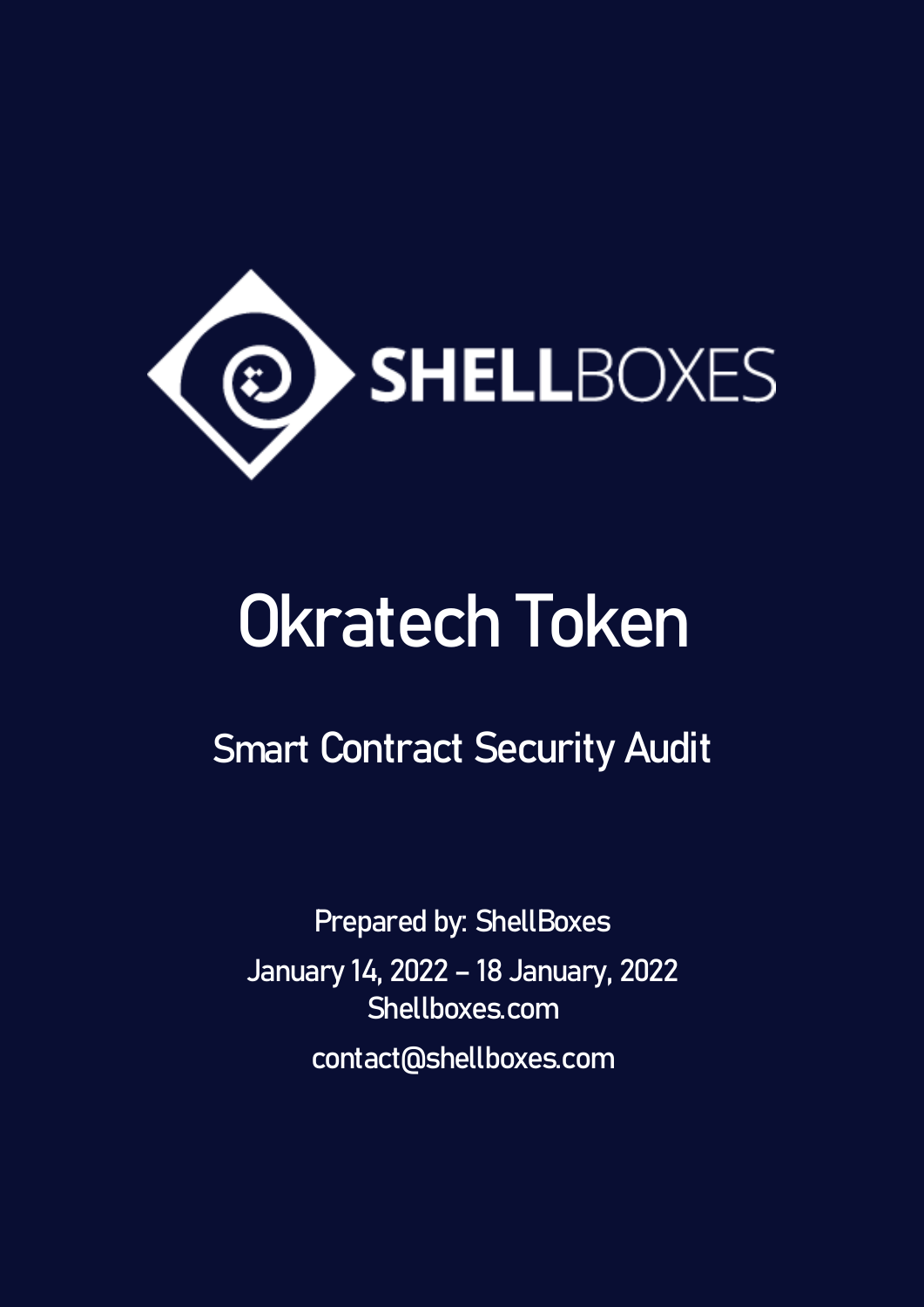### Document Properties

| <b>Client</b>         | <b>Okratech</b>                |
|-----------------------|--------------------------------|
| Target                | <b>Okratech Smart Contract</b> |
| <b>Version</b>        | 1.0                            |
| <b>Classification</b> | <b>Public</b>                  |

### **Contacts**

| <b>VERSION</b> | <b>COMPANY</b>    | <b>EMAIL</b>           |
|----------------|-------------------|------------------------|
| 0.2            | <b>ShellBoxes</b> | contact@shellboxes.com |
| 1.0            | <b>ShellBoxes</b> | contact@shellboxes.com |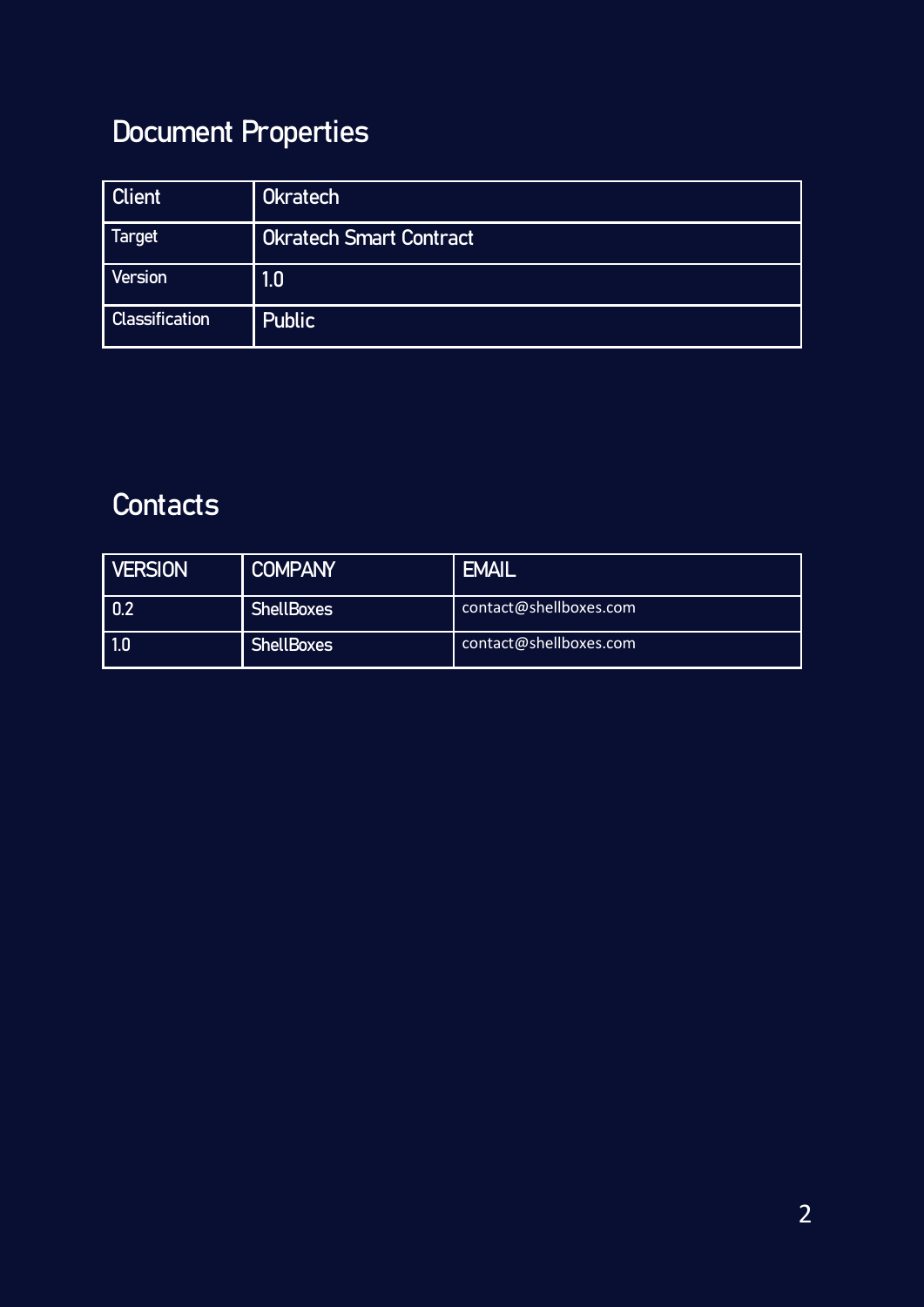# <span id="page-2-0"></span>Contents

| 1 <sub>1</sub> |
|----------------|
| 1.1            |
|                |
|                |
| 1.3.           |
| 2 <sub>1</sub> |
| 2.1.           |
| 2.2.           |
|                |
| $\mathsf{A}$   |
|                |
|                |
|                |
| 3 <sub>l</sub> |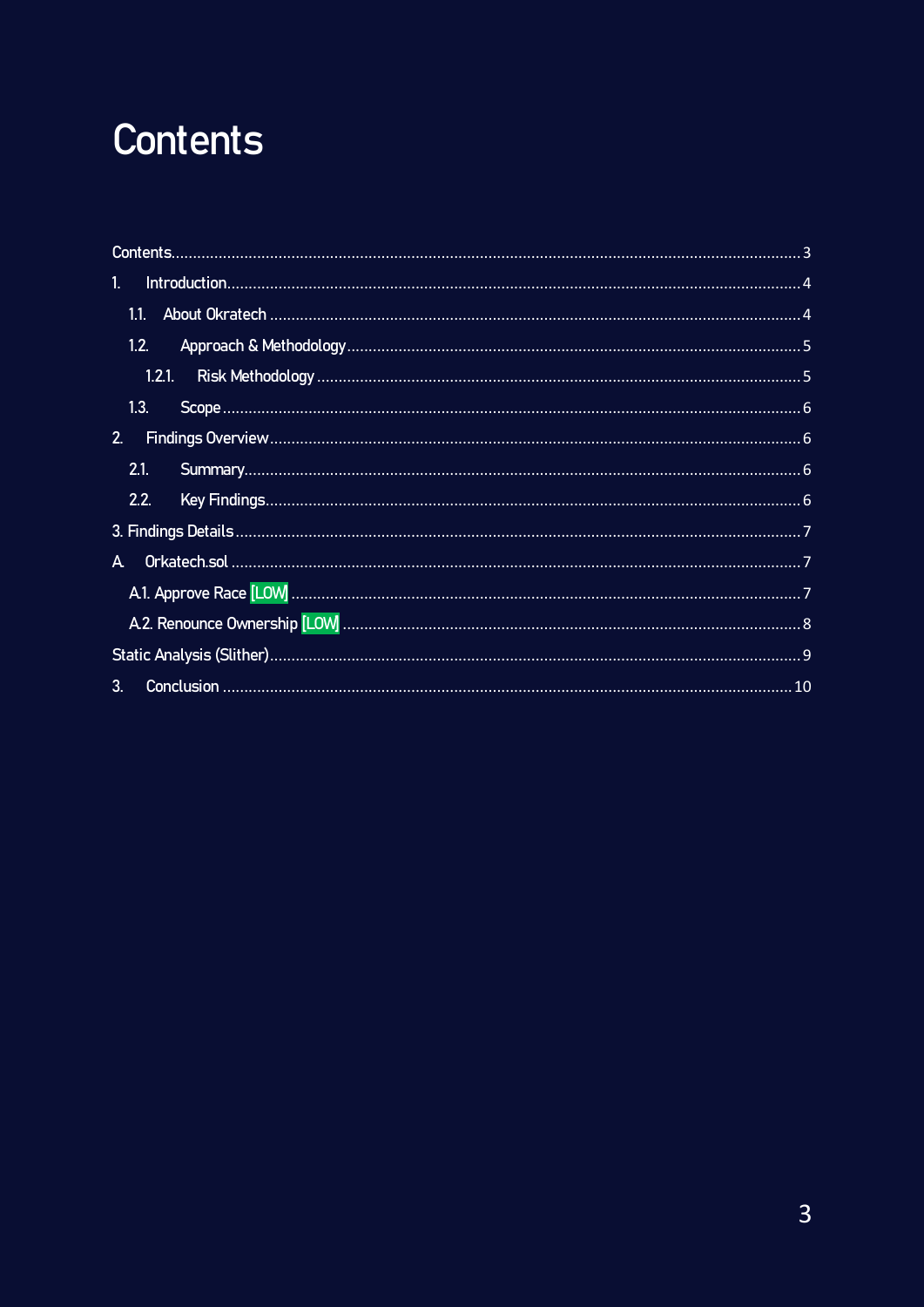# <span id="page-3-0"></span>1. Introduction

Okratech engaged ShellBoxes to conduct a security assessment on the Ortcoin Smart Contracts beginning on January 14<sup>th</sup>, 2022 and ending January 18<sup>th</sup>, 2022. We detail our methodical methodology in this report to evaluate potential security issues in the smart contract implementation, exposing possible semantic discrepancies between the smart contract code and design document, and making additional ideas or recommendations for improvement. Our findings indicate that the current version of smart contracts can be enhanced further due to the presence of many security and performance concerns.

This document summarizes the findings of our audit.

### <span id="page-3-1"></span>1.1. About Okratech

Okratech is a DeFi powered and self–governing DAO designed to act as a revolutionary decentralized and broad platform for freelancing.

Not only does it provide the highest quality experience for B2B (Business to Business) but also for P2P (Peer to Peer) interactions. Through its intuitive user interface, Ort will match skilled freelancers for job postings across the globe. The highlight of the platform is the absence of transaction fees.

Ort's innovative model assures professional mediation ensures both the employer and employee, with the highest quality of work.

| <b>Issuer</b>       | <b>Okratech</b>                |
|---------------------|--------------------------------|
| Website             | https://ortcoin.org            |
| <b>Type</b>         | <b>Solidity Smart Contract</b> |
| <b>Audit Method</b> | <b>Whitebox</b>                |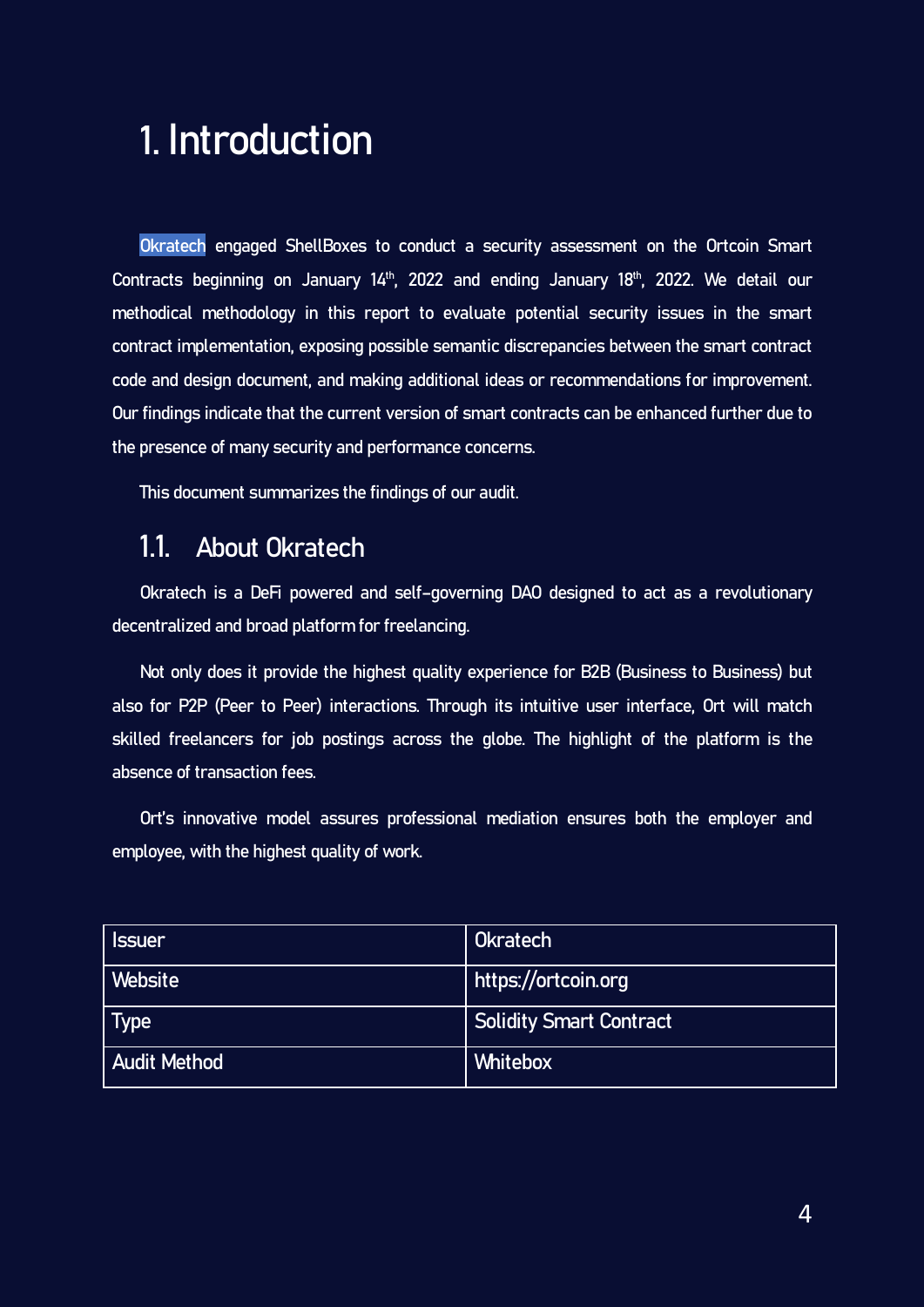### <span id="page-4-0"></span>1.2. Approach & Methodology

ShellBoxes used a combination of manual and automated security testing to strike a balance between efficiency, timeliness, practicability, and correctness in relation to the audit's scope. While manual testing is advised for identifying problems in logic, procedure, and implementation, automated testing techniques help to expand the coverage of smart contracts and can quickly detect items that violate security best practices.

### <span id="page-4-1"></span>1.2.1. Risk Methodology

Vulnerabilities or bugs identified by ShellBoxes are ranked using a risk assessment technique that considers both the LIKELIHOOD and IMPACT of a security incident. This framework is effective at conveying the features and consequences of technological vulnerabilities.

Its quantitative paradigm enables repeatable and precise measurement while also revealing the underlying susceptibility characteristics that were used to calculate the Risk scores. A risk level will be assigned to each vulnerability on a scale of 5 to 1, with 5 indicating the greatest possibility or impact.

- **EXT** Likelihood quantifies the probability of a certain vulnerability being discovered and exploited in the untamed.
- **IMPACT** quantifies the technical and economic costs of a successful attack.
- Severity indicates the risk's overall criticality.

Probability and impact are classified into three categories: H, M, and L, which correspond to high, medium, and low, respectively. Severity is determined by probability and impact and is categorized into four levels, namely Critical, High, Medium, and Low.

|        | <b>High</b>          | <b>Critical</b> | High   | Medium |
|--------|----------------------|-----------------|--------|--------|
| Impact | <b>Medium</b><br>Low | <b>High</b>     | Medium | Low    |
|        |                      | Medium          | Low    | Low    |
|        |                      | <b>High</b>     | Medium | Low    |

Likelihood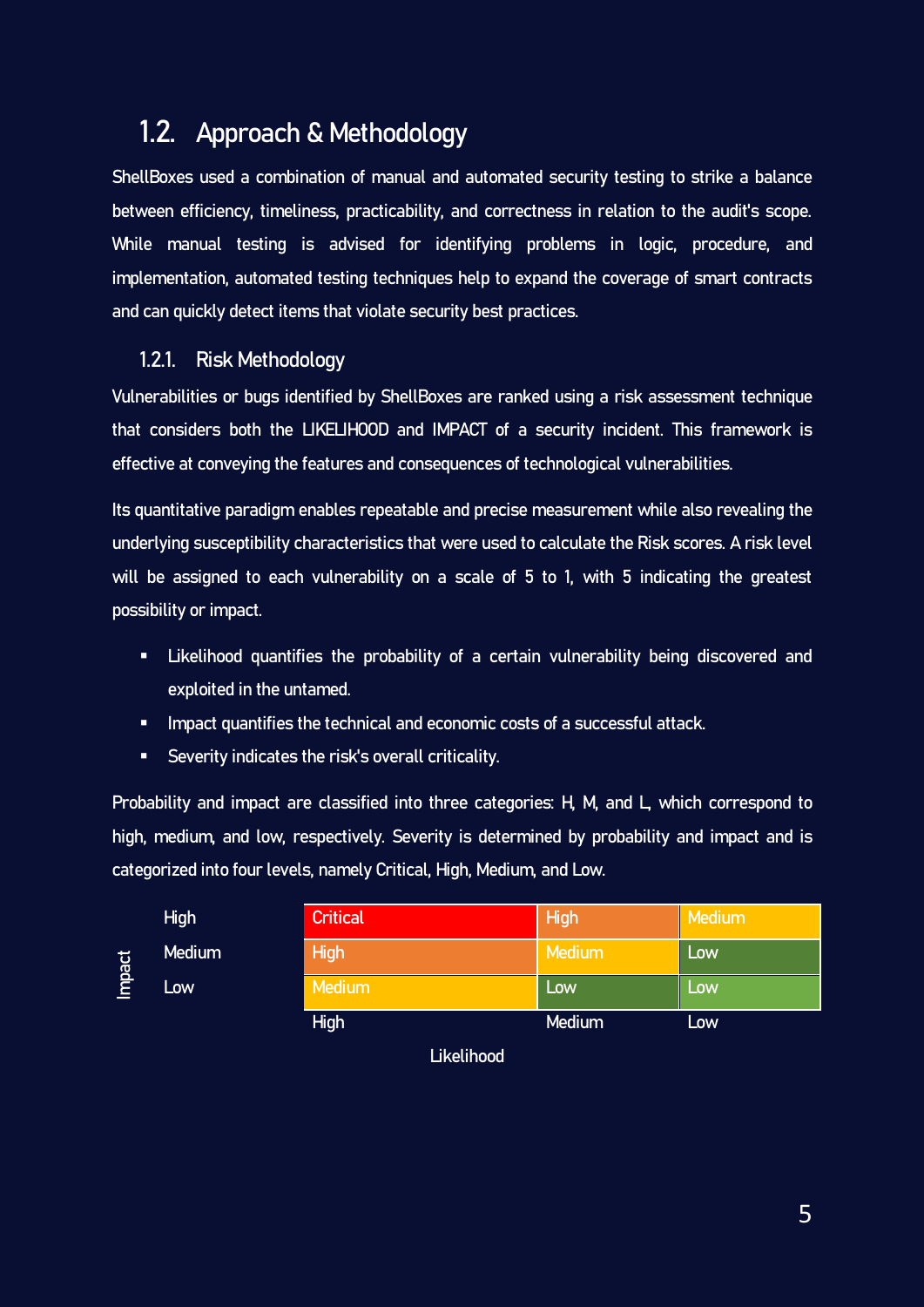### <span id="page-5-1"></span><span id="page-5-0"></span>1.3. Scope

The address of the Ortcoin Contract:

0x9e711221b34a2d4b8f552bd5f4a6c4e7934920f7

# Findings Overview

### <span id="page-5-2"></span>1.4. Summary

The following is a synopsis of our conclusions from our analysis of the Ortcoin implementation. During the first part of our audit, we examine the smart contract source code and run the codebase via a static code analyzer. The objective here is to find known coding problems statically and then manually check (reject or confirm) issues highlighted by the tool. Additionally, we check business logics, system processes, and DeFi-related components manually to identify potential hazards and/or defects.

### <span id="page-5-3"></span>1.5. Key Findings

In general, these smart contracts are well-designed and constructed, but their implementation might be improved by addressing the discovered flaws, which include 2 low-severity vulnerabilities.

| <b>Vulnerabilities</b>  | Severity | <b>Status</b> |
|-------------------------|----------|---------------|
| A.1. Approve Race       | Low      | Acknowledged  |
| A.2. Renounce Ownership | Low      | Acknowledged  |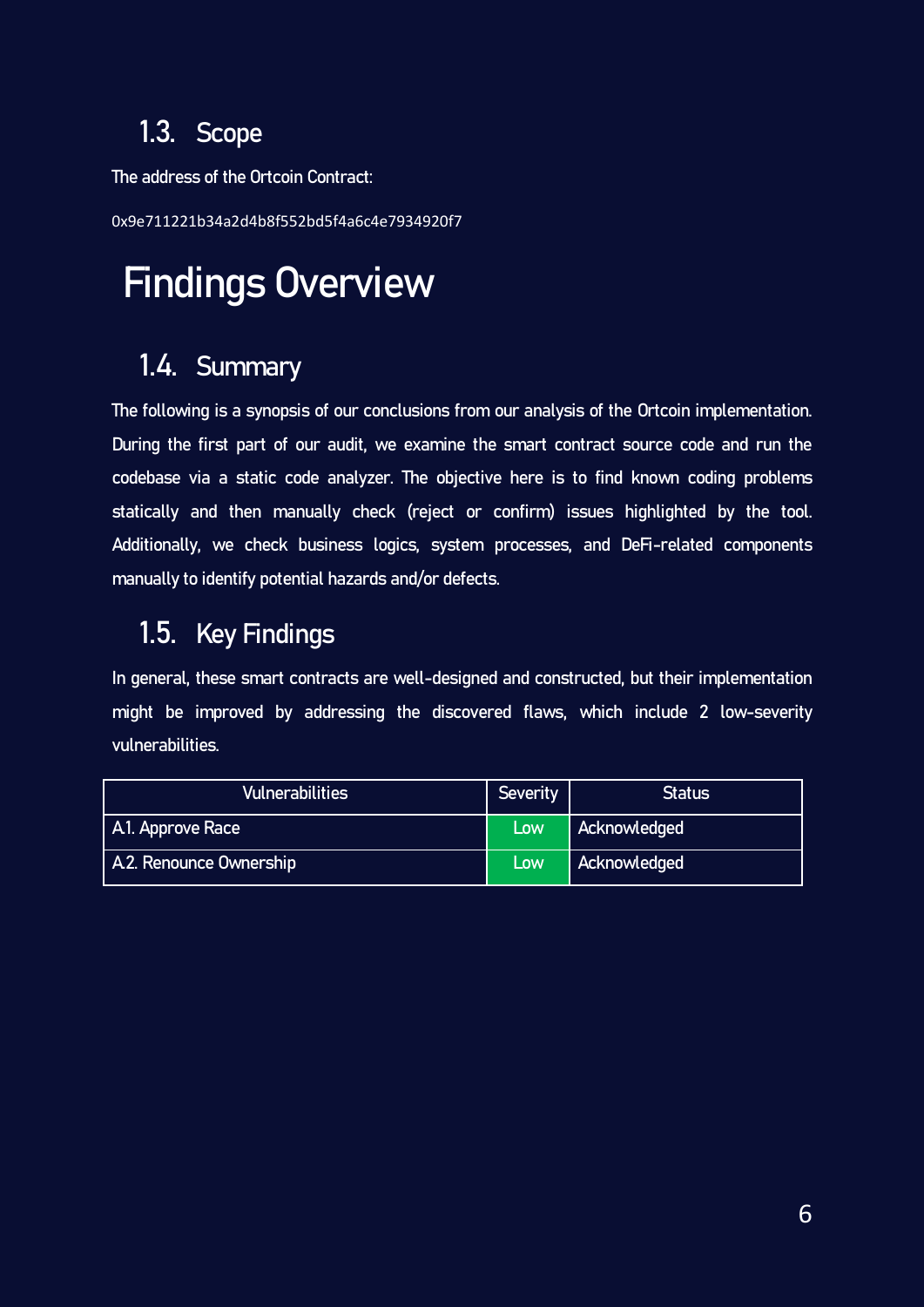# <span id="page-6-0"></span>3. Findings Details

### <span id="page-6-1"></span>A. Okratech.sol

## <span id="page-6-2"></span>A1. Approve Race [LOW]

#### Description:

The standard ERC20 implementation contains a widely-known racing condition in its approve function, wherein a spender is able to witness the token owner broadcast a transaction altering their approval and quickly sign and broadcast a transaction using transferFrom to move the current approved amount from the owner's balance to the spender. If the spender's transaction is validated before the owner's, the spender will be able to get both approval amounts of both transactions.

Code:

Listing 1 : Ortcoin (Line 434) function *approve*(address spender, uint256 amount) external *returns* (bool) { *\_approve*(*\_msgSender*(), spender, amount); *return* true; }

Risk Level:

Likelihood – 1

Impact – 3

#### Recommendation:

Use the approve function for the first approval then use the increaseAllowance and decreaseAllowance functions in order to override the allowance value.

#### Acknowledged:

The Okratech team has acknowledged the risk knowing that the issue is not likely to occur.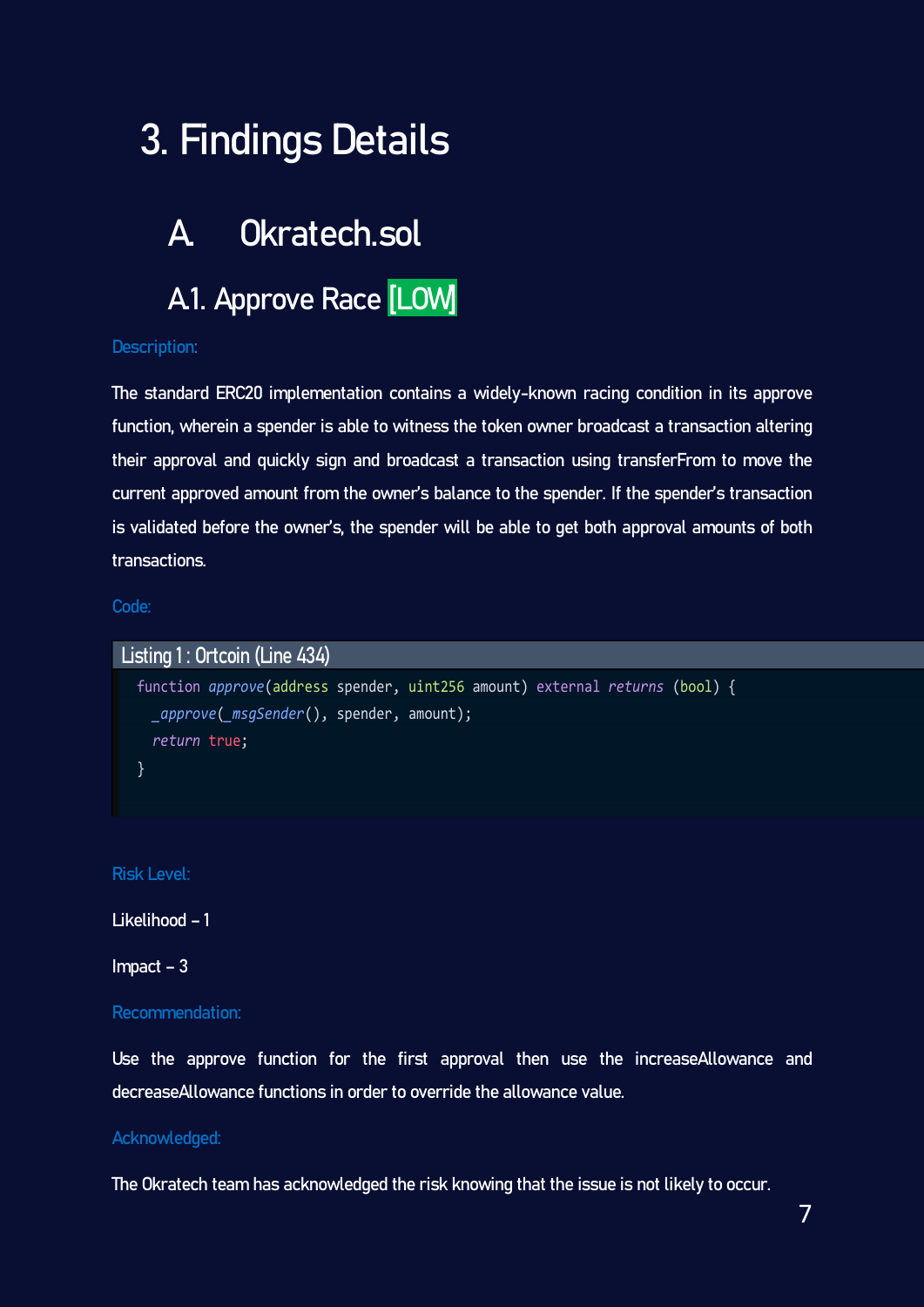### A.2. Renounce Ownership [LOW]

#### <span id="page-7-0"></span>Description:

Typically, the contract's owner is the account that deploys the contract. As a result, the owner is able to perform certain privileged activities on his behalf. The renounceOwnership function is used in smart contracts to renounce ownership. Otherwise, if the contract's ownership has not been transferred previously, it will never have an Owner, which can cause a denial of service.

#### Code:

Listing 2 : Ortcoin (Line 343) contract BEP20Token *is* Context, IBEP20, Ownable { *using* SafeMath *for* uint256

#### Recommendation:

It is advised that the Owner cannot call renounceOwnership without first transferring ownership to a different address. Additionally, if a multi-signature wallet is utilized, executing the renounceOwnership method for two or more users should be confirmed. Alternatively, the Renounce Ownership functionality can be disabled by overriding it.

#### Acknowledged:

The Okratech team has acknowledged the risk knowing that the issue is not likely to occur and the team will make sure to avoid this special case when changing the ownership.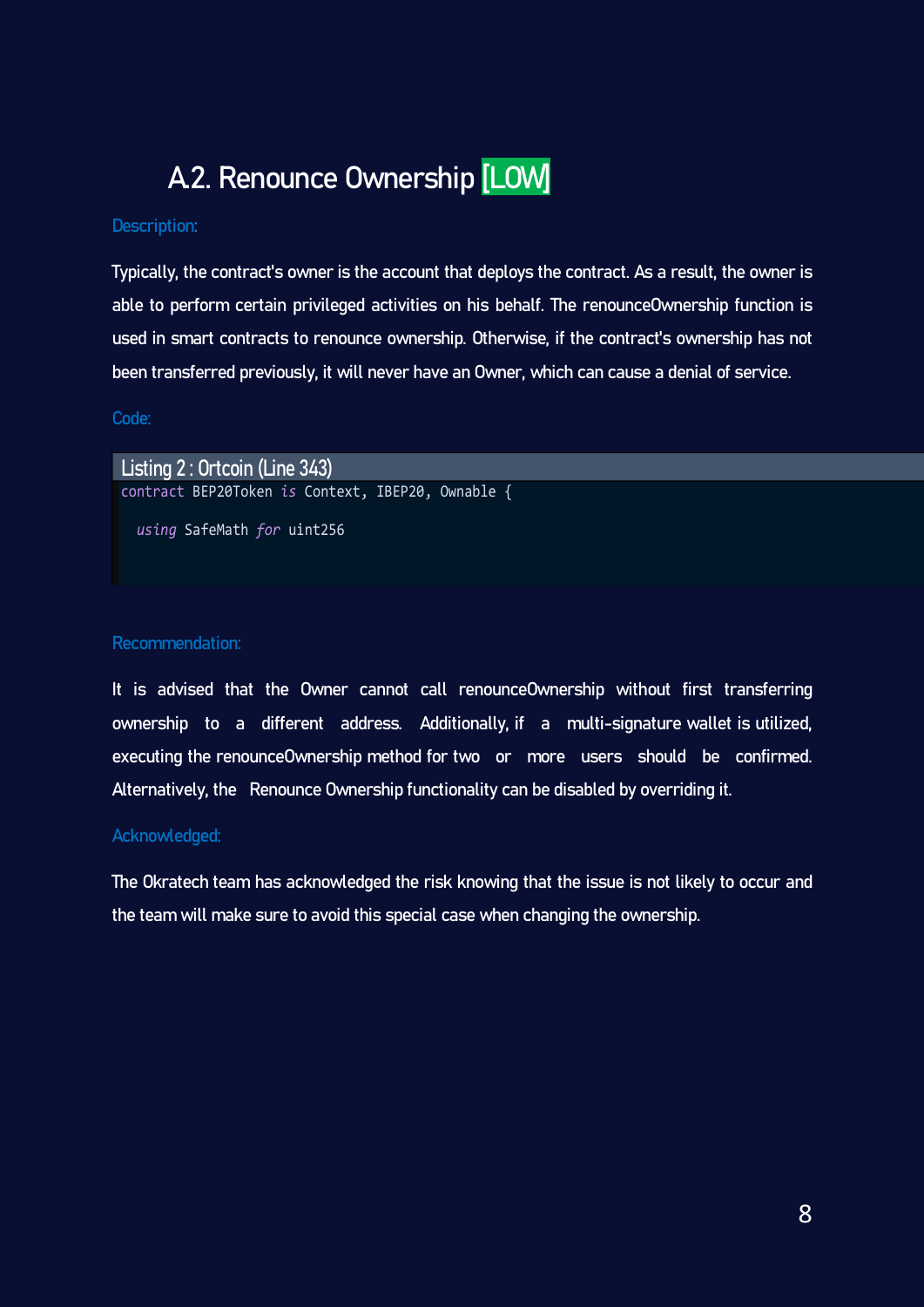# <span id="page-8-0"></span>Static Analysis (Slither)

#### Description:

ShellBoxes augmented coverage of the specific contract areas through the use of automated testing methodologies. Slither, a Solidity static analysis framework, was one of the tools used. Slither was run on all-scoped contracts in both text and binary formats. This tool can be used to test mathematical relationships between Solidity instances statically and variables that allow for the detection of errors or inconsistent usage of the contracts' APIs throughout the entire codebase.

Results:

```
BEP20Token.allowance(address,address).owner (Okratech.sol#423) shadows:<br>- Ownable.owner() (Okratech.sol#301-303) (function)
BEP20Token._approve(address,address,uint256).owner (Okratech.sol#578) shadows:<br>- Ownable.owner() (Okratech.sol#378) (Function)
Reference: https://github.com/crytic/slither/wiki/Detector-Documentation#local-variable-shadowing
BEP20Token. burn(address, uint256) (Okratech.sol#557-563) is never used and should be removed
BEP20Token. burnFrom(address, uint256) (Okratech.sol#592-595) is never used and should be removed
Context._msgData() (Okratech.sol#117-120) is never used and should be removed
SafeMath.div(uint256,uint256) (Okratech.sol#216-218) is never used and should be removed
SafeMath.div(uint256,uint256,string) (Okratech.sol#231-238) is never used and should be removed
SafeMath.mod(uint256,uint256) (Okratech.sol#251-253) is never used and should be removed
SafeMath.mod(uint256,uint256,string) (Okratech.sol#266-269) is never used and should be removed
SafeMath.mul(uint256,uint256) (Okratech.sol#191-203) is never used and should be removed
SafeMath.sub(uint256,uint256) (Okratech.sol#162-164) is never used and should be removed
Reference: https://github.com/crytic/slither/wiki/Detector-Documentation#dead-code
Redundant expression "this (Okratech.sol#118)" inContext (Okratech.sol#108-121)
Reference: https://github.com/crytic/slither/wiki/Detector-Documentation#redundant-statements
BEP20Token.constructor() (Okratech.sol#355-363) uses literals with too many digits:<br>
- totalSupply = 9000000000 * 10 ** 8 (Okratech.sol#359)
Reference: https://github.com/crytic/slither/wiki/Detector-Documentation#too-many-digits
renounceOwnership() should be declared external:
         Ownable.renounceOwnership() (Okratech.sol#320-323)
transferOwnership(address) should be declared external:
          Ownable.transferOwnership(address) (Okratech.sol#329-331)
increaseAllowance(address, uint256) should be declared external:
          BEP20Token.increaseAllowance(address,uint256) (Okratech.sol#469-472)
decreaseAllowance(address, uint256) should be declared external:
         BEP20Token.decreaseAllowance(address,uint256) (Okratech.sol#488-491)
mint(uint256) should be declared external:
. analyzed (5 contracts with 75 detectors), 18 result(s) found
```
#### Conclusion:

The majority of the vulnerabilities found by the analysis have already been addressed by the smart contract code review.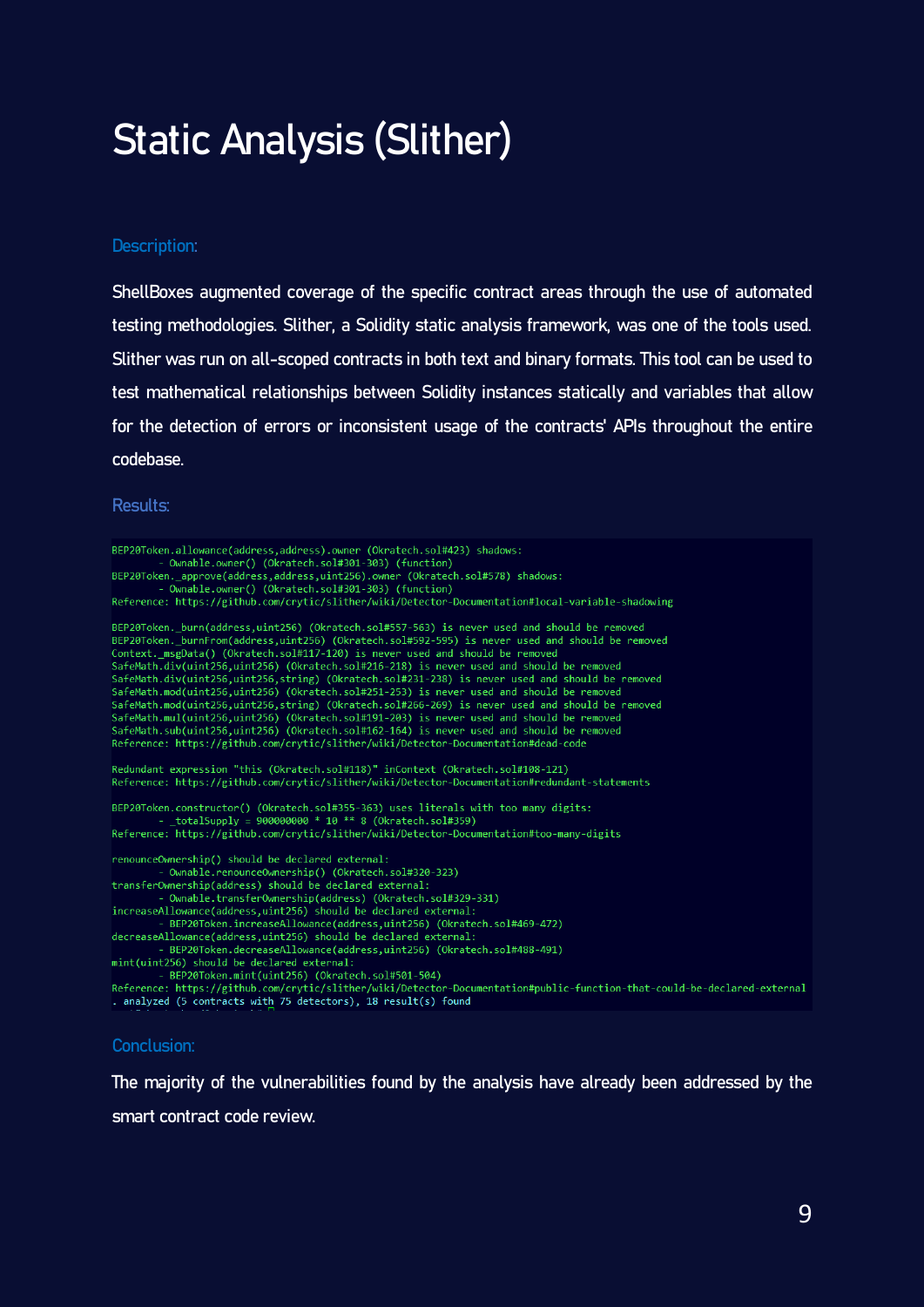# <span id="page-9-0"></span>2.Conclusion

We examined the Deployed code from both a technical and a business perspective during the audit process. And based on our findings, we concluded that the code in the Okratech Token contract was well-organized while adhering to security fundamentals; our findings are of low severity and occurrence, and thus the team has chosen to acknowledge our findings while continuing to use the same deployed contract; we advise the team to exercise caution and vigilance while bearing in mind our findings and recommendations.